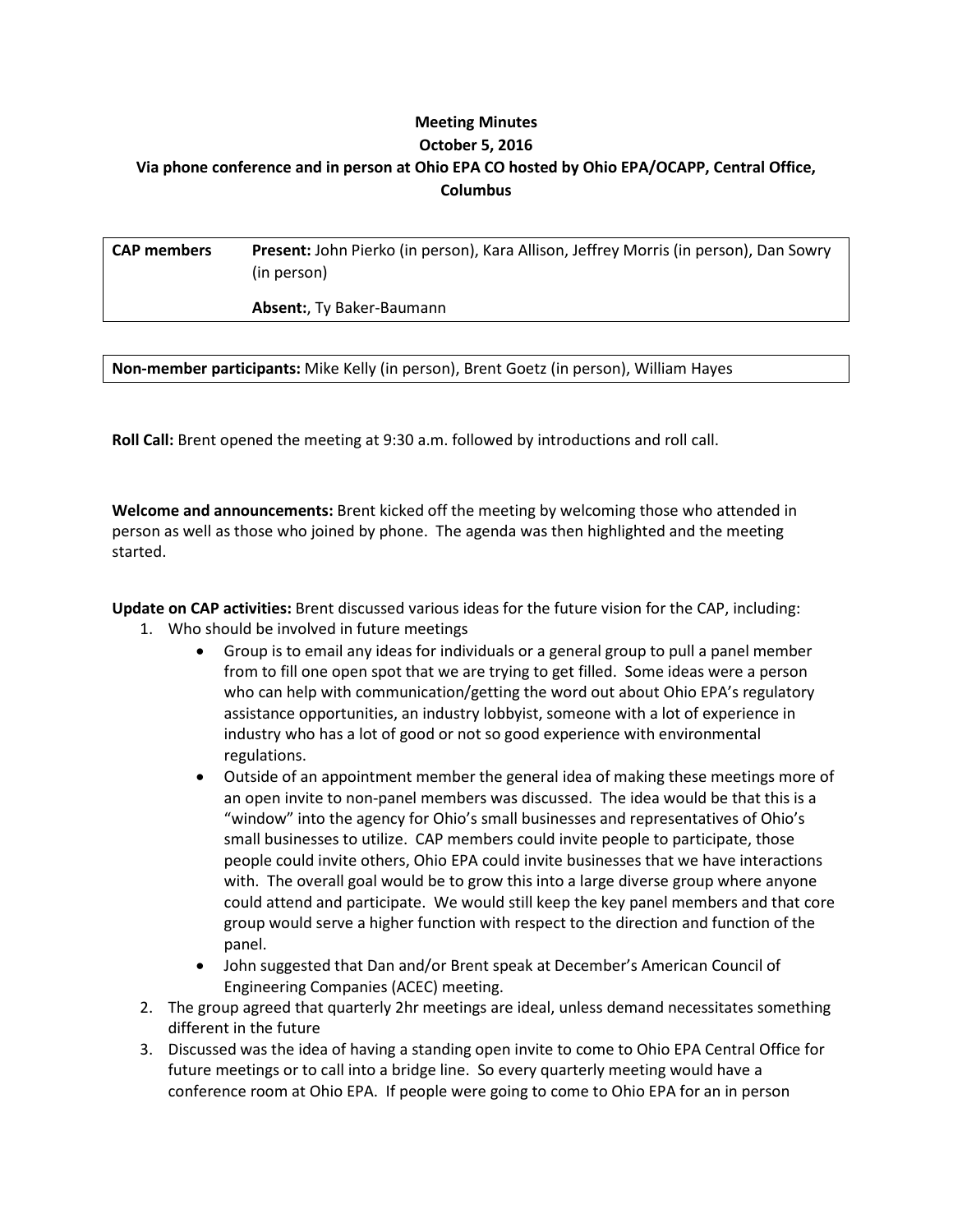meeting then they would need to notify the meeting organizer so that the security desk was expecting them. Every quarterly meeting would have a bridge line reserved and those who could not attend in person could dial into the bridge line.

4. The group agreed to follow up with an email providing their idea for an overview of the "perfect" 2hr agenda for future meetings. Again the hope is that future meetings serve as a "window" into the agency for small businesses and their representatives to suggest ways that Ohio EPA could better assist in regulatory compliance. Ohio EPA hopes to gain greater perspective from the regulated community, so that future rules can be better focused, current rules can be better communicated, and the right sectors of the regulated community can be reached with the overall goal of making regulatory compliance more clear and easier for Ohio's small businesses to maintain. The group agreed that reviewing newsletters and publications for content was not the best use of the group, however, directing efforts for the subject matter and following up on the bigger concept for these things was a good use. The idea of having a someone who is skeptical of the concept of regulatory assistance from Ohio EPA speak at a future meeting and explain their perspective was presented. This idea was further expanded to Brent putting together an email to send to all of the CAP members which explained OCAPP and the services provided and then explained the CAP and offered an open invite to attend, which the panel members could forward on.

## **Ombudsman update:** No update provided

**OCAPP updates:** Mike discussed The [Encouraging Environmental Excellence \(E3\) Program,](http://epa.ohio.gov/ocapp/ohioe3.aspx) Ohio EPA's awards program to recognize an organization's exceptional achievements in environmental stewardship. Any business, industry, trade association, professional organization or local government of Ohio can be recognized for their commitment to environmental excellence. Suggestions relevant to the E3 awards program were a map of the E3 awards winners and a winner logo that they could add to their social media (website/facebook) that would link to the program website. Brent discussed "getting ahead of the regulations", a focus of the Compliance Assistance Program to me more proactive to new and changing regulations, both in providing direction in the interest of Ohio's businesses and in communicating upcoming changes that could impact businesses.

## **Agenda & Next Meeting:**

- members of the panel are to provide either specific individuals or a general type of individual to focus on when trying to fill a current vacancy on the panel.
- members of the panel are to provide a general overview of what they think the perfect 2hr agenda for future meetings.
- John will arrange for Brent and/or Dan to speak at Decembers ACEC meeting and follow up with Brent.
- Brent will put together an email providing a brief overview of OCAPP services, an explanation of the CAP, and an open invite that CAP members can forward on to get more participation in the next meeting.
- Brent will follow up with a charter for the direction of future CAP meetings, a date for the next CAP meeting and as the date nears, an agenda for the next CAP meeting.